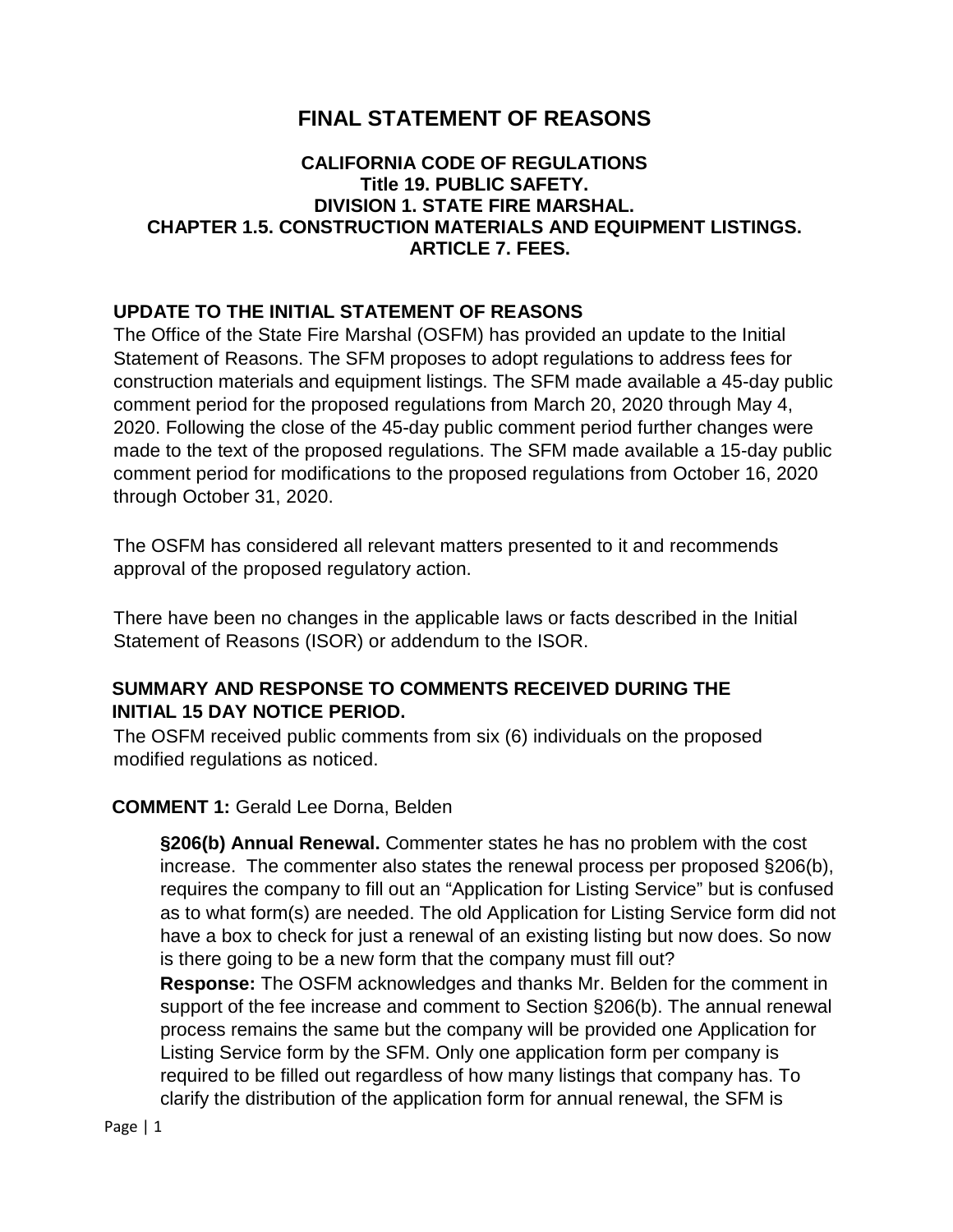making a non-substantive change to Section 206(b) as follows: *"…shall submit a completed applicationApplication for Listing Service form as specified in subdivision (d) for renewal of such listing to the State Fire Marshal on forms provided. SuchThis forms will be provided by the State Fire Marshal and shall be accompanied by the appropriate renewal fee…"*

## **COMMENT 2:** Matt Horner, Victaulic

**a. §208(b)(8) Fire Alarm System and Fire Alarm Device Listings.** Commenter stated there should be an exception to Section 208 to indicate the following: "When no changes have occurred to the product since its original evaluation with the certification agency approved testing laboratory, test reports and certification documents remain valid beyond 60 days or until such time that changes have occurred to the product and such changes have been evaluated and reported by the approved testing laboratory".

**Response:** The OSFM acknowledges and thanks Mr. Horner for the comment. This section is intended for the expedited listing process for fire alarms system and fire alarm device listings only where a product meets this requirement. The listing applicant can receive a quick turn-around time and as stated in Section 209, Exception, has 60 days to provide a complete test report. For the expedited listing process to occur, the OSFM will accept the listing certification letter from the testing laboratory without a test report to issue the initial listing. The company then has 60 days to provide a complete test report to convert the initial listing from temporary to permanent. The test report shall demonstrate the product has been tested properly in accordance to the applicable standards. In a normal listing process, a full test report is submitted with the application. Submitted test reports and certification documents will remain valid beyond 60 days, or until such time changes have occurred to the product. The SFM is not making changes to the text of regulations.

**b. §209(b) Test Reports**. Commenter states that many elements proposed in this section are not part of many test reports drafted by accredited agencies and companies should be allowed to submit separately or later when not part of the test report. Commenter recommends an exception as follows: *"When test reports from an approved laboratory do not include illustrations, diagrams, instructions, and photographs, the manufacturer may submit this information to the State Fire Marshal separately".*

**Response:** The OSFM acknowledges and thanks Mr. Horner for the comment. The OSFM experienced that most the delay in getting a OSFM listing was the test reports were incomplete. The OSFM wants to clarify and codify the test report requirements so the testing laboratory can follow when conducting testing for listing service. The information outlined under this section is necessary for the OSFM to review and approve a listing quickly. The SFM is not making changes to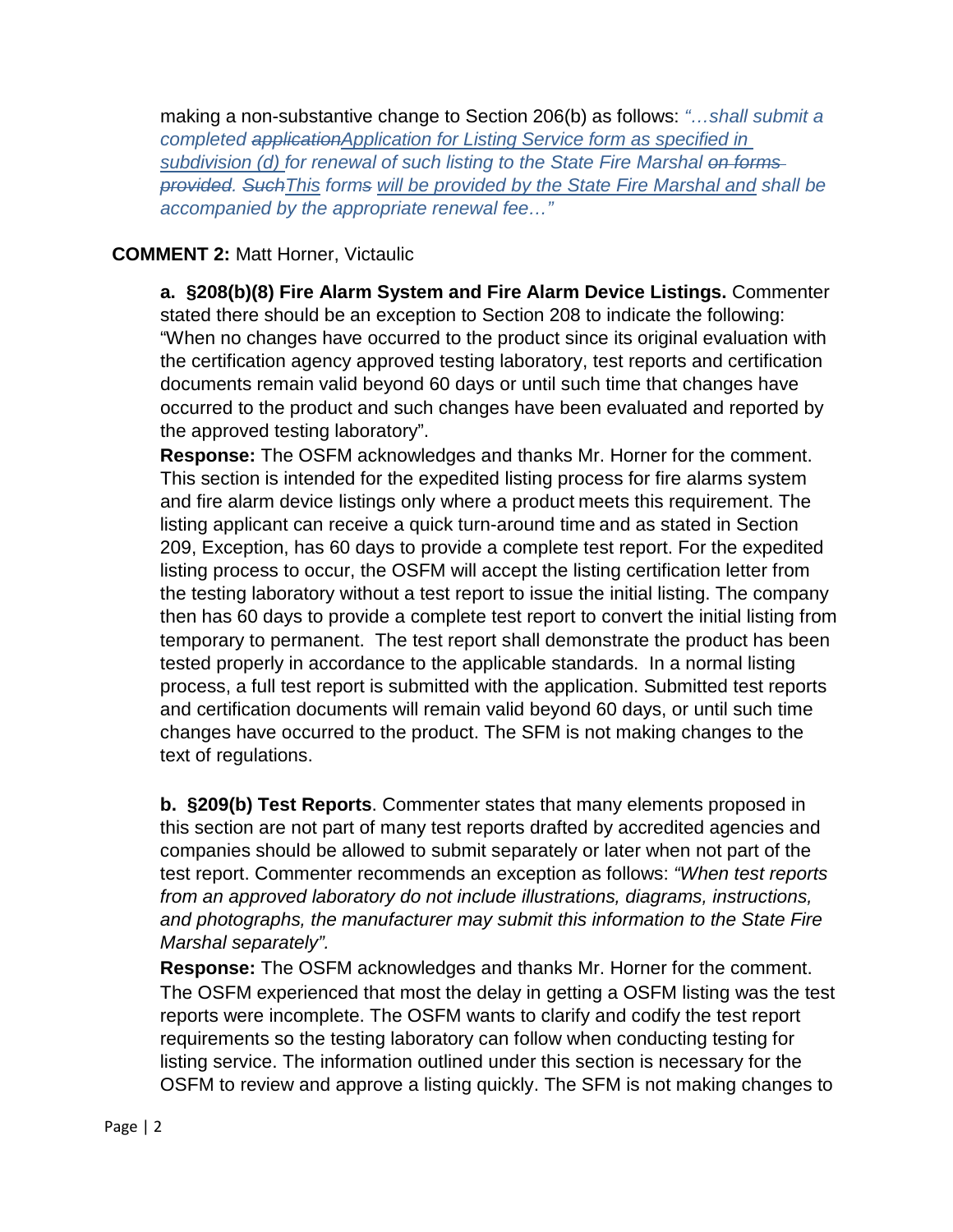the text of regulations.

**c. §209(b) Test Reports, Exception 2.** Commenter states that many listings with agencies such as UL an NSF have been issued well beyond the 60-day timeframe. Commenter recommends an exception to permit a longer period of acceptance from the initial listing when no changes to the product have occurred since its evaluation with the certification agency as follows: "*When no changes have occurred to the product since its original evaluation with the certification agency, test reports and certification documents remain valid beyond 60 days or until such time that changes have occurred to the product and such changes have been evaluated and reported by the approved testing laboratory."*

**Response:** The OSFM acknowledges and thanks Mr. Horner for the comment. In Section 209(b), exception, the 60-day time frame is existing regulatory language. This section is intended for the expedited listing process for fire alarms system and fire alarm device listings only when products meet the requirement under Section 208(b)(8). The listing applicant can receive a quick turn-around time and have 60 days to provide a complete test report. For the expedited listing process to occur, the OSFM will accept the listing certification letter from the testing laboratory without a test report to issue the initial listing. The company then has 60 days to provide a complete test report to convert the initial listing from temporary to permanent. The test report shall demonstrate the product has been tested properly in accordance to the applicable standards. In a normal listing process, a full test report is submitted with the application. Submitted test reports and certification documents will remain valid beyond 60 days, or until such time changes have occurred to the product. The SFM is not making changes to the text of regulations.

## **COMMENT 3:** Jon Potter, Honeywell Building Technologies

**General.** Commenter states that Honeywell appreciates CSFM's efforts to expedite the listing process and does not object to the fee increases. Honeywell's support includes an expectation that, as a result, the timeframe for obtaining a non-fast track listing will be reduced to a maximum of 14 business days. This time-frame expectation is contingent upon us submitting a complete and correct application.

**Response:** The OSFM acknowledges and thanks Mr. Potter for support of the fee increase and comment. The fee increase allows the Building Materials Listing Program to hire more staff and the OSFM will be committed to do everything we can to reduce the turnaround time for listing. The 14-business day turnaround time is reasonable and the OSFM will endeavor to meet that timeline once we have obtained the additional revenue and staff. The SFM is not making changes to the text of regulations.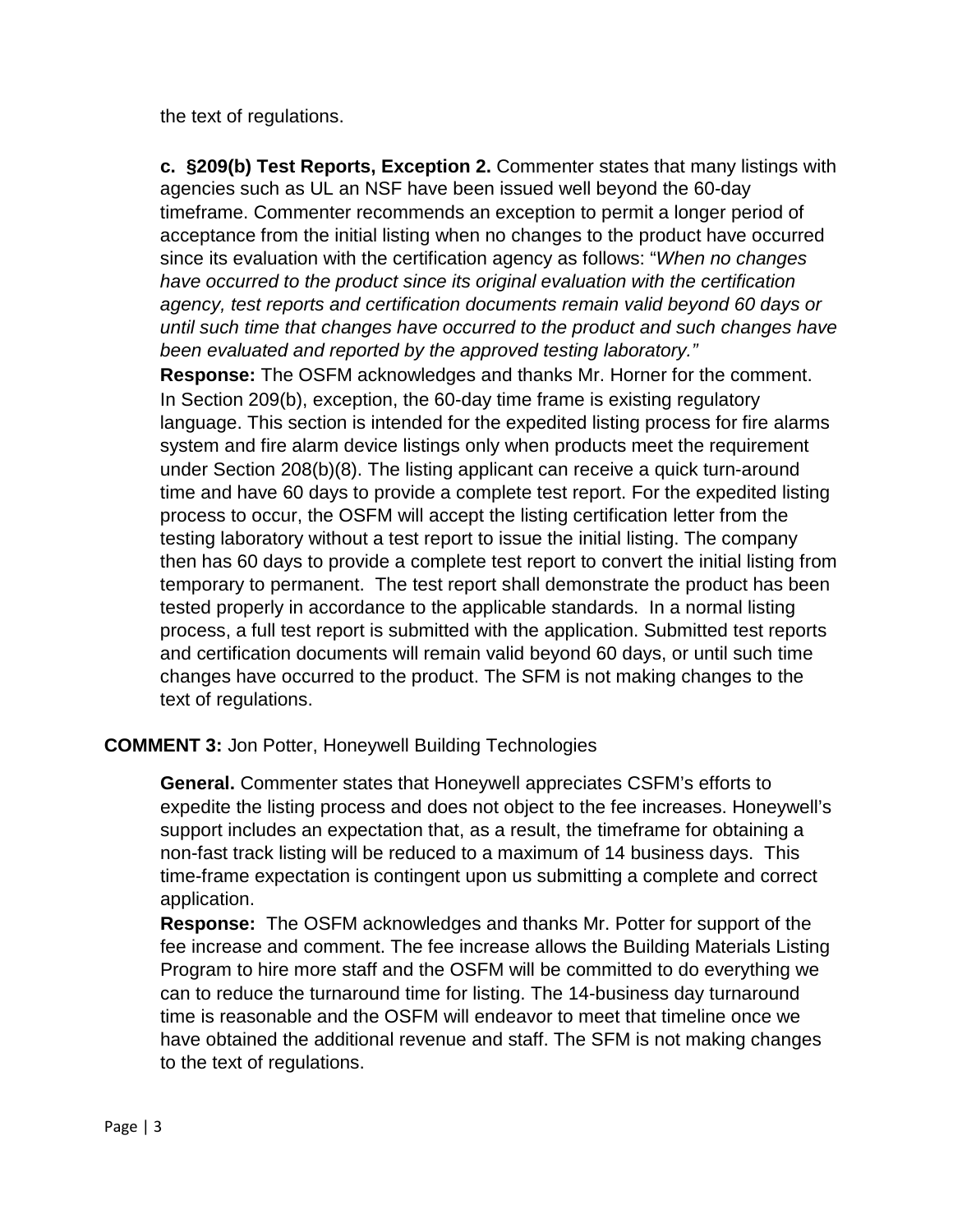## **COMMENT 4:** Jim Goyette, Johnson Controls

**a. Section 208(b)(8). Fire Alarm System and Fire Alarm Device Listings.**  Commenter asks if the OSFM will issue a listing upon receipt of the Underwriters Laboratory (UL) Notice of Authorization (initial listing) then the company has 60 days to provide the UL Test report to support the listing.

**Response:** The OSFM acknowledges and thanks Mr. Goyette for the comments and would like to clarify the issue raised. The proposed regulation indicates a listing certification letter from the testing laboratory is required for an expedited listing process. This certification letter is not the UL Notice of Authorization. This certification letter is to confirm that the product has been tested properly in accordance with the applicable test standards. The OSFM uses this letter as proof of compliance and issues the initial listing immediately. The company has 60 days to provide a complete test report in order to make the initial listing permanent if the test report has demonstrated the product has been tested properly in accordance to the applicable standards. The SFM is not making changes to the text of regulations.

**b.** Commented that with the result of the fee increase, Johnson Controls hopes that the turnaround time for a non-expedite listing be reduced to a maximum 14 business days.

**Response:** The OSFM acknowledges and thanks Mr. Goyette for support of the fee increase and comment. The fee increase allows the Building Materials Listing Program to hire more staff and the OSFM will be committed to do everything we can to reduce the turnaround time for listing. The 14-business day turnaround time is reasonable and the OSFM will endeavor to meet that timeline once we have obtained the additional revenue and staff. The SFM is not making changes to the text of regulations.

## **COMMENT 5:** Cedric Twight, Sierra Pacific Industries

**a.** Commented that Sierra Pacific Industries has several building products listed with the Office of the State Fire Marshal. Regarding the fee structure, it seems the increases do not reflect appropriately the amount of time needed by staff to execute the jobs associated with the fee category being adjusted. For example, the new product registration fee is rising 400 percent from \$170 to \$850, which seems reasonable considering a new registration presumably requires some report reading, analysis, consideration and potentially follow-up information requests or additional correspondence with the registrant. Contrast that example with the 66 percent rate increase for the annual renewal fee from \$150 to \$250. While as a percentage this fee increase is much lower, it seems disproportionate to the time required to execute this task. The product renewal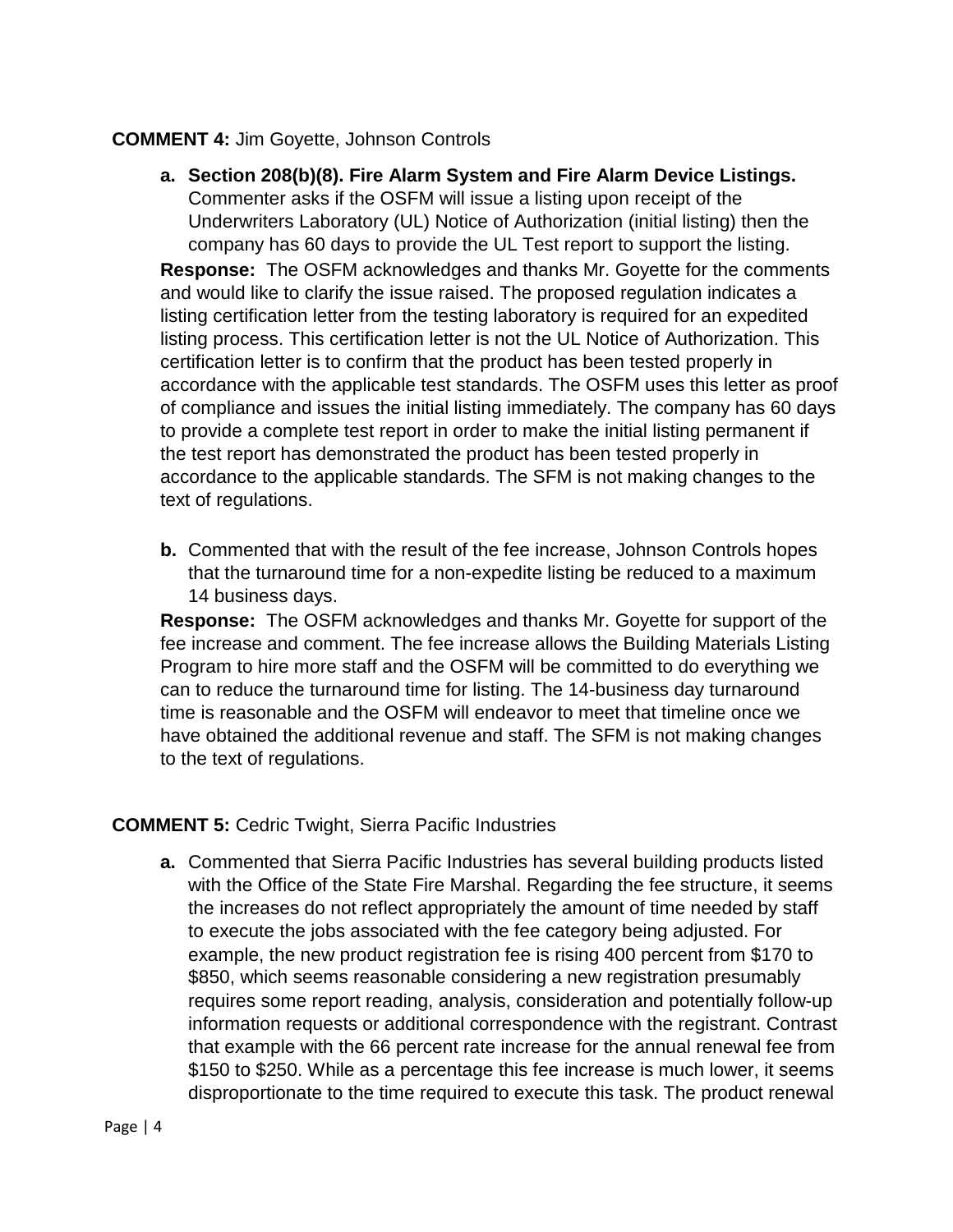requires simply changing the expiration date of the listing and processing the registrant's check therefore does not believe that OSFM staff requires 2 hours to complete the task.

**Response:** The OSFM acknowledges and thanks Mr. Twight for the comment. The OSFM believes the annual renewal fee is adequate. The renewal process is not just simply changing the expiration date of the listing and processing the registrant's check as the commenter states. It requires technical staff to review the quarterly in-plant inspection reports as required by Title 19, CCR. Staff also ensure the proposed listing meets the current Title 24 Building Codes, Regulations, and Standards. These Codes, Regulations, and Standards are updated approximately every three years. In addition, staff also verify the listed products are in compliance with recently passed state law. Therefore, BML staff are required to make sure every renewed listing is code compliant. Once the OSFM lists a product, program staff are responsible for providing technical advice to local fire and building officials, contractors, engineers, architects and home owners who inquire about its approval. The OSFM constantly receives calls, emails, and letters about listings and the renewal fee portion covers those costs. The SFM is not making changes to the text of regulations.

- **b.** The commenter states that Sierra Pacific Industries is requesting the OSFM to consider limiting the rate increase for the annual renewal fee to no more than 20%, to keep the annual renewal fee cost somewhat congruent with the amount of time required to complete the task.
- **Response:** The OSFM acknowledges and thanks Mr. Twight for the comment. The OSFM believes the annual renewal fee is adequate and the increase supports the fee not being adjusted for over 30 years. The renewal process is not just simply changing the expiration date of the listing and processing the registrant's check as the commenter states. It requires technical staff to review the quarterly in-plant inspection reports as required by Title 19, CCR. Staff also ensure the proposed listing meets the current Title 24 Building Codes, Regulations, and Standards. These Codes, Regulations, and Standards are updated approximately every three years. Therefore, BML staff are required to verify code compliance for every renewed listing. Once the OSFM lists a product, program staff are responsible for providing technical advice to local fire and building officials, contractors, engineers, architects and home owners who inquire about its approval. The OSFM constantly receives calls, emails, and letters about listings and the renewal fee portion covers those costs. The SFM is not making changes to the text of regulations.

**COMMENT 6:** Phillip Squair, National Electrical Manufacturers Association (NEMA)

**a.** The commenter states NEMA has no issue with most of the proposed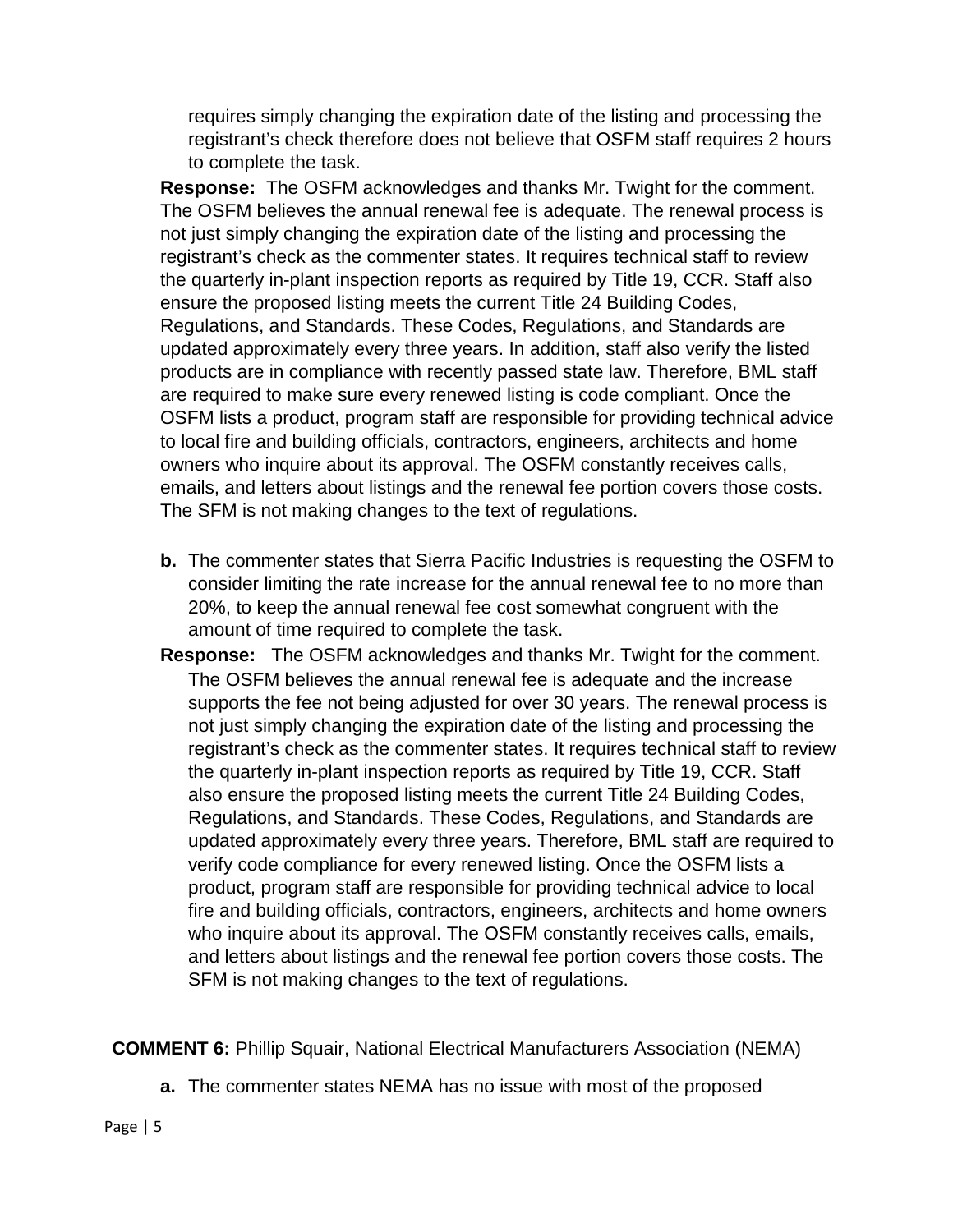modifications to California Code of Regulations, Title 19, Division 1, Chapter 1.5, related to Building Materials Listings (BML) that CAL FIRE released for public comment on October 16<sup>th</sup>.

**Response:** The OSFM acknowledges and accepts Mr. Squair's comment.

**b.** The commenter states that NEMA member companies were advised of the forthcoming increase in fees in October 2019 by David Castillo of CAL FIRE, who attended the NEMA Section's semi-annual meeting in Sedona, AZ. At that time, Mr. Castillo explained that higher fees were necessary to finance additional resources that would be used to speed up the listing process and ensure a quicker path to the market in California for NEMA fire alarm products. This was in response to concerns the industry had raised the previous year about difficulties caused by lengthy delays.

**Response:** The OSFM acknowledges and agrees with Mr. Squair's comment. The proposed fee increase outlined at NEMA's semi-annual meeting in Sedona, Arizona, stated when the fee increase will become effective, and how the new revenue will help OSFM reduce the amount of processing time for a listing.

**c.** The commenter states NEMA acknowledges the department's rationale for the fee increases and the resources that would be added as a result. These include several additional staff members (*e.g.,* two new mechanical engineers), more flexible payment methods, and an online training module. The letter concluded by stating that NEMA Members did not object to paying higher fees but expected in return that the timeframe for obtaining a non-fast track listing would be reduced to a maximum of 14 business days.

**Response:** The OSFM acknowledges and thanks Mr. Squair for the comment. The fee increase allows the Building Materials Listing Program to hire more staff and the OSFM will be committed to do everything we can to reduce the turnaround time for listing. The OSFM did not promise it could provide a maximum of 14 business days to complete, however, a 14-day turnaround time is reasonable and the OSFM will endeavor to meet that timeline once we have obtained the additional revenue and staff. The OSFM is committed to doing everything we can to reduce the turnaround time for listings. However, OSFM requires flexibility due to the additional processing required for incomplete application packages.

**d.** The commenter states that the promising scenario envisioned at that time has not been the reality. Virtually all NEMA Members report that delays in obtaining listings have grown longer in the interim, extending far beyond the expected 14-day period envisioned by Mr. Castillo. If CAL FIRE has indeed achieved its goal to expand its staff, it has not yet had a positive impact on the speed of the listing process.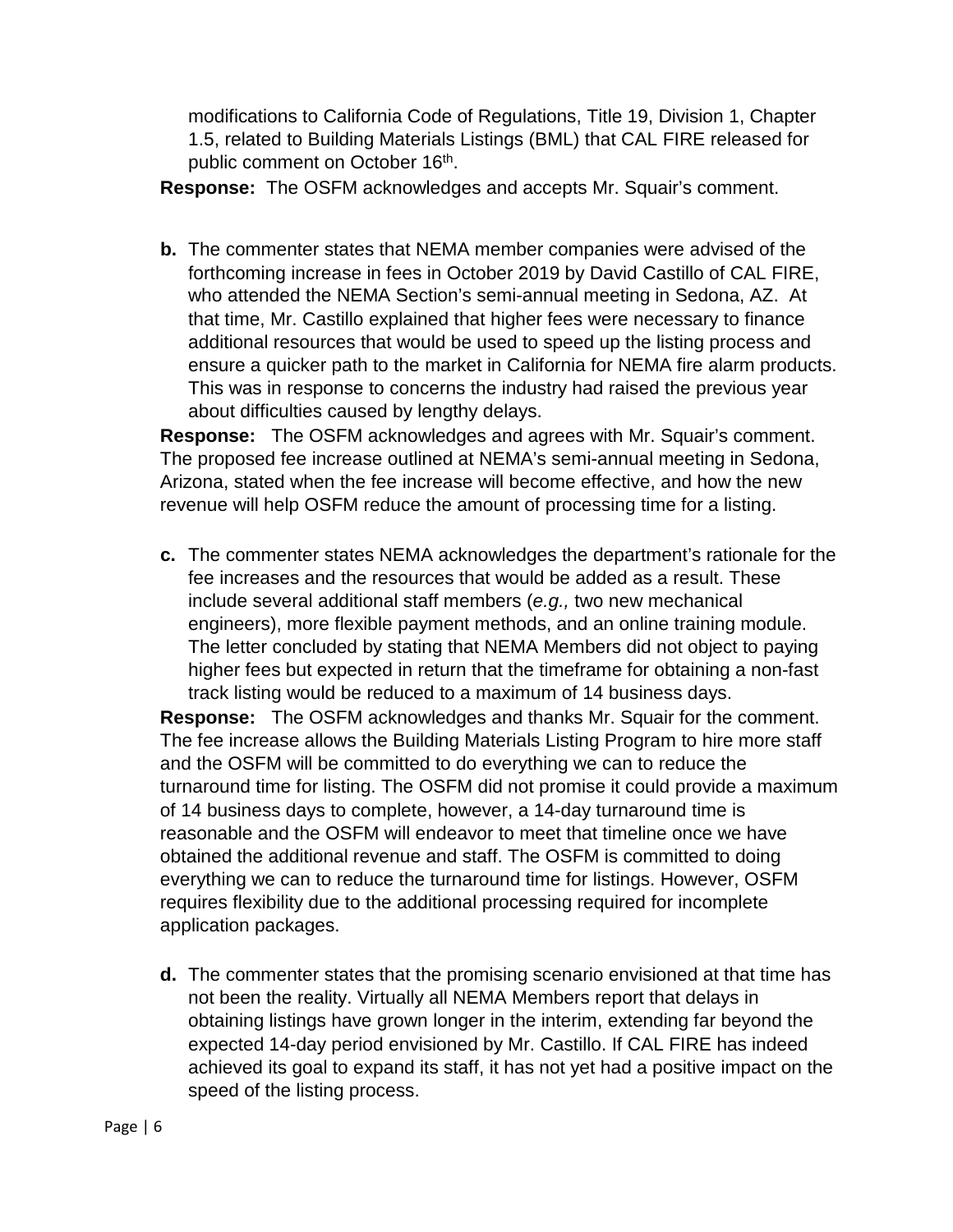**Response:** The OSFM acknowledges and thanks Mr. Squair for the comment but is not in agreement. Since the fee increases have not been approved nor effective, the program cannot be held accountable for the speed of the listing process. The OSFM took the industry concerns seriously and is working diligently to improve the listing service. The OSFM has been proactive and has been hiring new staff (but is not yet fully staffed) and getting them trained with the current revenue (existing fees). Training takes considerable time and considering the Covid 19 pandemic, the last nine months should not be used to measure the success of the new plan. Training of additional staff should begin around Spring of 2021 once the new fees are effective and revenue comes in.

**e.** The commenter states that the system is not functioning in accordance with the plan outlined in 2019, where manufacturers would pay higher fees in return for faster, more efficient service. This may be due, at least in part, to the COVID epidemic and other disturbing developments that arose in 2020. Both business and government throughout the country have seen their plans disrupted by these events, so a degree of flexibility on our part for CAL FIRE/OSFM to reform the BML program is not unreasonable.

**Response:** The OSFM acknowledges and thanks Mr. Squair for the comment. The OSFM believes, in addition to the response under (e) above, it should be noted that as outlined in 2019, the listing process should be improved after the new fees become effective. The OSFM cannot collect any new fees until early 2021, after the regulation becomes effective. Secondly, despite the Covid 19 pandemic, the OSFM BML Program is committed to its service and maintains a reasonable turn-around time for listings.

**f.** The commenter states that NEMA is requesting that CAL FIRE *postpone* the effort to amend Chap 1.5 concerning BML fees for a minimum of 12 months to allow department staff to consult with participants on the problems that plague the listing process. NEMA would welcome the chance to gain a greater understanding of what led to the current situation and the steps needed to improve the program in the future.

**Response:** The OSFM acknowledges and thanks Mr. Squair for the comment. The OSFM believes, the OSFM took the industry concerns seriously and is working diligently to improve the listing service. The OSFM has been proactive and has been hiring new staff with the current revenue (existing fees). The OSFM wants to ensure the listing service will be greatly improved when the fee increase becomes effective. By doing so, the OSFM budget is in the red this fiscal year. The OSFM is anticipated to be in the red again next year, since it takes time for the revenue to come in after the new fees are implemented. If the OSFM postpones the proposed fees for another 12 months, the OSFM's BML Program cannot operate in the red for another year with its existing fees. As a result, the OSFM must postpone new hires and go back to square one. It should be noted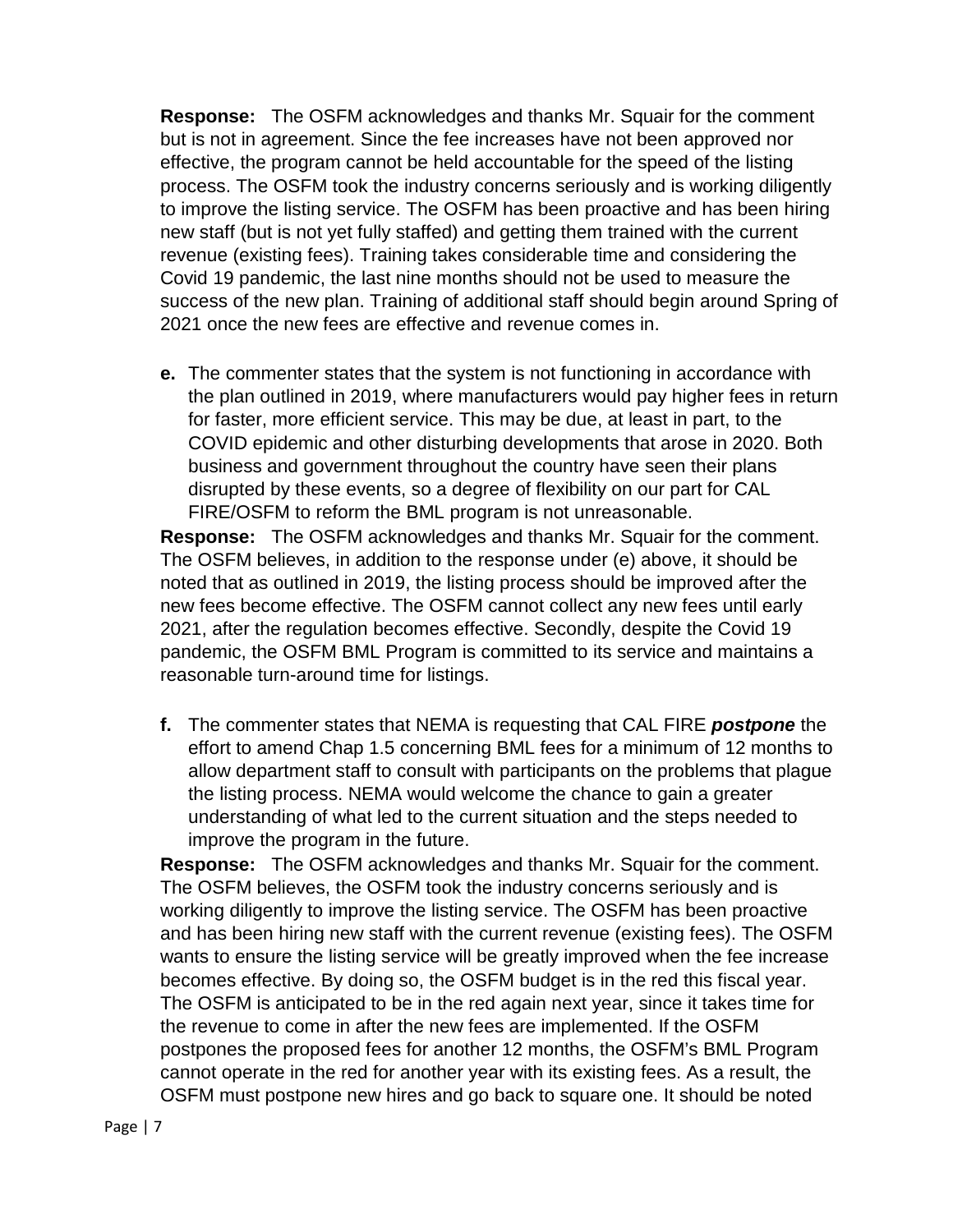that the fees are way overdue, since the Program has not raised the listing fees for over 30 years. The SFM is not making changes to the text of regulations.

**g.** The commenter states that the manufacturers have not stepped back from their willingness to absorb reasonable fees in return for better service, but the system has not moved in that direction and consequently a 'reset' is needed. **Response:** The OSFM acknowledges and thanks Mr. Squair for the comment. The OSFM believes, the proposed fee increase will not be in effect in early 2021; therefore, the new revenue from these fees will not be coming in until mid- or lateyear 2021. The "reset" date cannot be anticipated until the new fee structure is solidly in place. The SFM is not making changes to the text of regulations.

## **SUMMARY AND RESPONSE TO COMMENTS RECEIVED DURING THE INITIAL 45 DAY NOTICE PERIOD.**

The OSFM received one (1) public comment on the proposed regulations as originally noticed.

**COMMENT 1:** Honeywell stated (see Comments, p.1),

Honeywell appreciates CSFM's efforts to expedite the listing process does not object to the fee increases. Our support includes an expectation that, as a result, the timeframe for obtaining a non-fast track listing will be reduced to a maximum of 14 business days. This time-frame expectation is contingent upon us submitting a complete and correct application.

**Response:** The OSFM acknowledges and thanks Mr. Squair for the comment in support of the proposed regulation changes.

### **TECHNICAL, THEORETICAL AND/OR EMPIRICAL STUDIES OR REPORTS**

The SFM did not rely on any report or other document in the development of this rulemaking beyond that previously identified in the Initial Statement of Reasons.

### **ALTERNATIVES THAT WOULD LESSEN ADVERSE ECONOMIC IMPACT ON SMALL BUSINESS**

No alternatives were proposed to the SFM that would lessen any adverse economic impact on small business.

#### **ALTERNATIVES TO THE REGULATION**

Set forth below are the alternatives which were considered and the reasons each alternative was rejected: